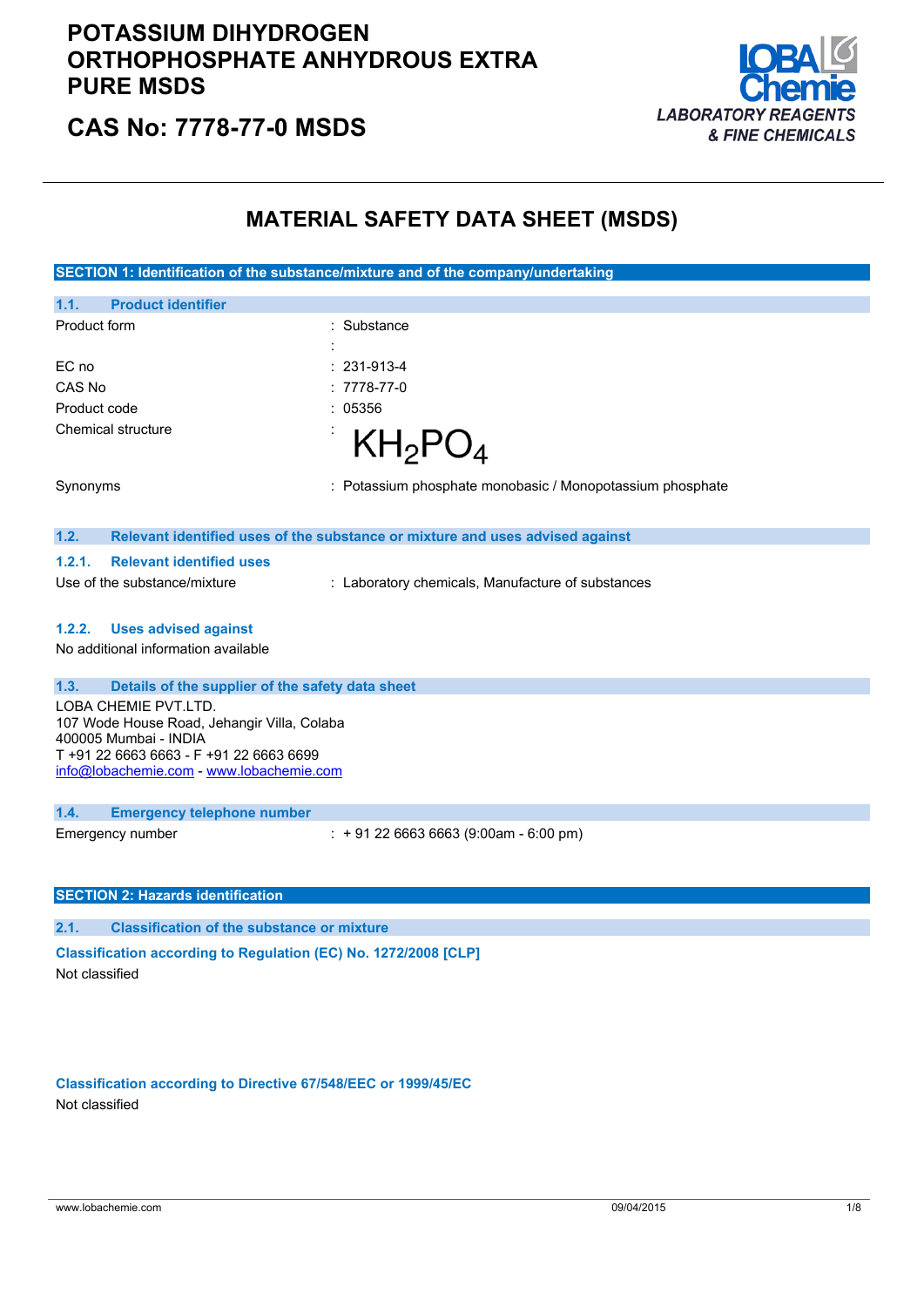Safety Data Sheet

**Adverse physicochemical, human health and environmental effects** No additional information available

### **2.2. Label elements**

**Labelling according to** Regulation (EC) No. 1272/2008 [CLP] No labelling applicable

### **2.3. Other hazards**

No additional information available

| <b>SECTION 3: Composition/information on ingredients</b> |                  |                                                            |  |
|----------------------------------------------------------|------------------|------------------------------------------------------------|--|
|                                                          |                  |                                                            |  |
| 3.1.                                                     | <b>Substance</b> |                                                            |  |
| Name                                                     |                  | : POTASSIUM DIHYDROGEN ORTHOPHOSPHATE ANHYDROUS EXTRA PURE |  |
| CAS No                                                   |                  | : 7778-77-0                                                |  |
| EC no                                                    |                  | $: 231-913-4$                                              |  |

Full text of R- and H-phrases: see section 16

| 3.2.           | <b>Mixture</b> |  |
|----------------|----------------|--|
| Not applicable |                |  |

| <b>SECTION 4: First aid measures</b> |                                                             |  |                                                                                                                                                                                     |
|--------------------------------------|-------------------------------------------------------------|--|-------------------------------------------------------------------------------------------------------------------------------------------------------------------------------------|
|                                      |                                                             |  |                                                                                                                                                                                     |
| 4.1.                                 | <b>Description of first aid measures</b>                    |  |                                                                                                                                                                                     |
|                                      | First-aid measures after inhalation                         |  | : Remove person to fresh air and keep comfortable for breathing. Give oxygen or<br>artificial respiration if necessary. If you feel unwell, seek medical advice.                    |
|                                      | First-aid measures after skin contact                       |  | : Gently wash with plenty of soap and water. If skin irritation occurs: Get medical<br>advice/attention.                                                                            |
|                                      | First-aid measures after eye contact                        |  | : Remove contact lenses, if present and easy to do. Continue rinsing. Rinse cautiously<br>with water for several minutes. If eye irritation persists: Get medical advice/attention. |
|                                      | First-aid measures after ingestion                          |  | : Rinse mouth out with water. If you feel unwell, seek medical advice.                                                                                                              |
| 4.2.                                 | Most important symptoms and effects, both acute and delayed |  |                                                                                                                                                                                     |
|                                      | No additional information available                         |  |                                                                                                                                                                                     |
| 4.3.                                 |                                                             |  | Indication of any immediate medical attention and special treatment needed                                                                                                          |

Treat symptomatically.

| <b>SECTION 5: Firefighting measures</b> |                                                                      |  |  |
|-----------------------------------------|----------------------------------------------------------------------|--|--|
|                                         |                                                                      |  |  |
| 5.1.<br><b>Extinguishing media</b>      |                                                                      |  |  |
| Suitable extinguishing media            | : dry chemical powder, alcohol-resistant foam, carbon dioxide (CO2). |  |  |
| Unsuitable extinguishing media          | : Do not use a heavy water stream.                                   |  |  |

#### **5.2. Special hazards arising from the substance or mixture**

No additional information available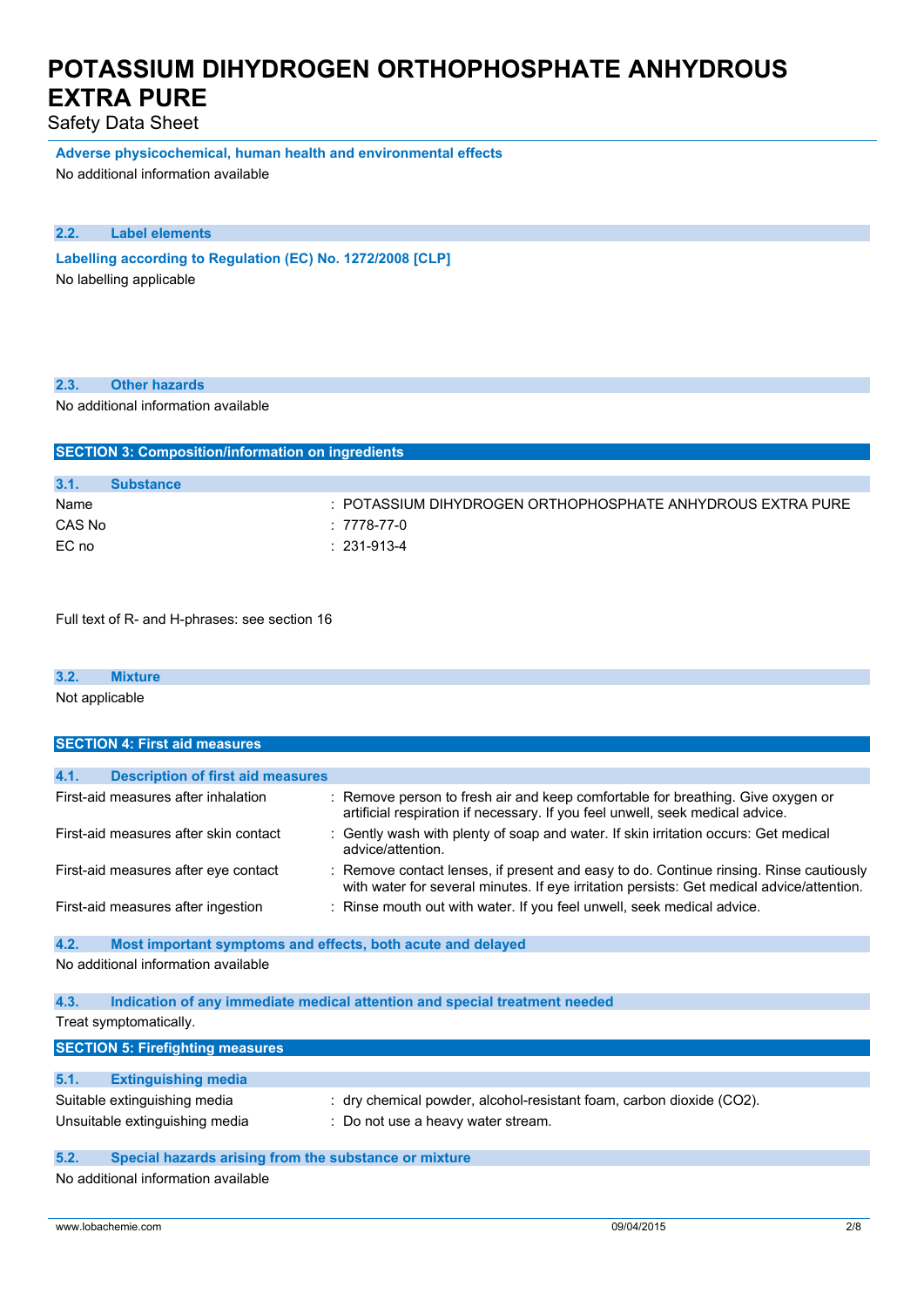Safety Data Sheet

| 5.3.   | <b>Advice for firefighters</b>                                      |                                                                                                                            |
|--------|---------------------------------------------------------------------|----------------------------------------------------------------------------------------------------------------------------|
|        | Protection during firefighting                                      | : Do not attempt to take action without suitable protective equipment.                                                     |
|        | <b>SECTION 6: Accidental release measures</b>                       |                                                                                                                            |
| 6.1.   |                                                                     | Personal precautions, protective equipment and emergency procedures                                                        |
| 6.1.1. | For non-emergency personnel                                         |                                                                                                                            |
|        | <b>Emergency procedures</b>                                         | : Evacuate unnecessary personnel.                                                                                          |
| 6.1.2. | For emergency responders                                            |                                                                                                                            |
|        | Protective equipment                                                | : Use personal protective equipment as required.                                                                           |
|        | <b>Emergency procedures</b>                                         | Stop release.                                                                                                              |
| 6.2.   | <b>Environmental precautions</b>                                    |                                                                                                                            |
|        | Avoid release to the environment.                                   |                                                                                                                            |
| 6.3.   | Methods and material for containment and cleaning up                |                                                                                                                            |
|        | Methods for cleaning up                                             | : Clear up rapidly by scoop or vacuum.                                                                                     |
| 6.4.   | <b>Reference to other sections</b>                                  |                                                                                                                            |
|        | No additional information available                                 |                                                                                                                            |
|        | <b>SECTION 7: Handling and storage</b>                              |                                                                                                                            |
| 7.1.   | <b>Precautions for safe handling</b>                                |                                                                                                                            |
|        | Precautions for safe handling                                       | : Do not get in eyes, on skin, or on clothing.                                                                             |
|        | Hygiene measures                                                    | : Wash hands and other exposed areas with mild soap and water before eating,<br>drinking or smoking and when leaving work. |
| 7.2.   | <b>Conditions for safe storage, including any incompatibilities</b> |                                                                                                                            |
|        | Storage conditions                                                  | : Store in original container. Store in a dry place. Protect from moisture. Keep<br>container tightly closed.              |
| 7.3.   | <b>Specific end use(s)</b>                                          |                                                                                                                            |
|        | No additional information available                                 |                                                                                                                            |
|        | <b>SECTION 8: Exposure controls/personal protection</b>             |                                                                                                                            |
| 8.1.   | <b>Control parameters</b>                                           |                                                                                                                            |

No additional information available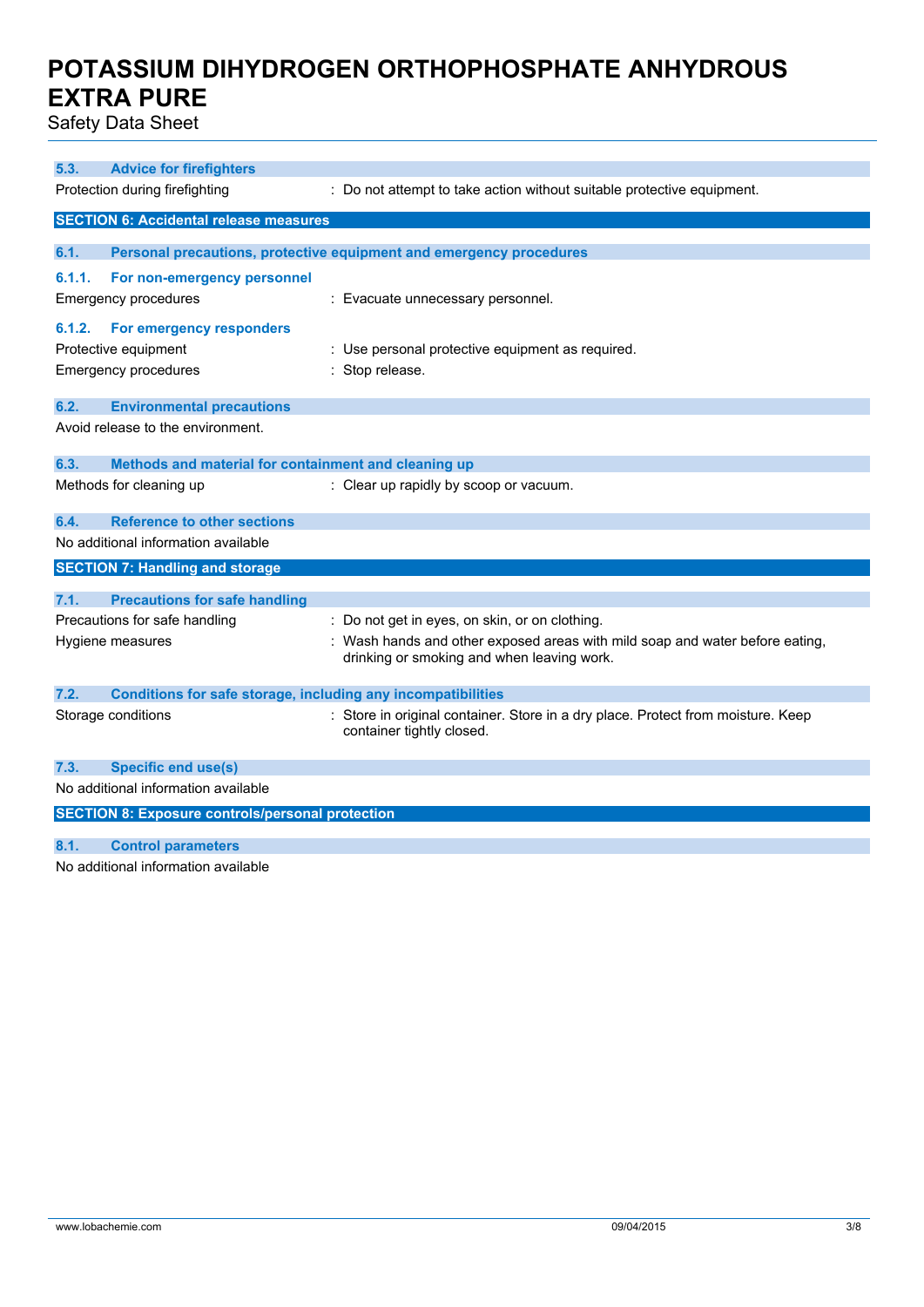Safety Data Sheet

| 8.2.<br><b>Exposure controls</b>                              |                                                        |
|---------------------------------------------------------------|--------------------------------------------------------|
| Hand protection                                               | protective gloves                                      |
| Eye protection                                                | Chemical goggles or safety glasses                     |
| Skin and body protection                                      | : Wear suitable protective clothing                    |
| Respiratory protection                                        | : Wear respiratory protection                          |
| <b>SECTION 9: Physical and chemical properties</b>            |                                                        |
| 9.1.<br>Information on basic physical and chemical properties |                                                        |
| Physical state                                                | : Solid                                                |
| Colour                                                        | : White crystalline.                                   |
| Odour                                                         | : odourless.                                           |
| Odour threshold                                               | : No data available                                    |
| pH                                                            | : No data available                                    |
| Relative evaporation rate (butylacetate=1)                    | : No data available                                    |
| Melting point                                                 | : 253 °C                                               |
| Freezing point                                                | : No data available                                    |
| Boiling point                                                 | : No data available                                    |
| Flash point                                                   | : No data available                                    |
| Auto-ignition temperature                                     | : No data available                                    |
| Decomposition temperature                                     | : 253 °C                                               |
| Flammability (solid, gas)                                     | : No data available                                    |
| Vapour pressure                                               | : No data available                                    |
| Relative vapour density at 20 °C                              | : No data available                                    |
| Relative density                                              | : No data available                                    |
| Density<br>Solubility                                         | : $2.338$ g/cm <sup>3</sup><br>Water: Soluble in water |
| Log Pow                                                       | : No data available                                    |
| Viscosity, kinematic                                          | : No data available                                    |
| Viscosity, dynamic                                            | : No data available                                    |
| Explosive properties                                          | : No data available                                    |
| Oxidising properties                                          | : No data available                                    |

#### **9.2. Other information**

No additional information available

Explosive limits **Explosive Limits Explosive Limits Explosive Limits Explosive Limits EXPLOSIVE 2018**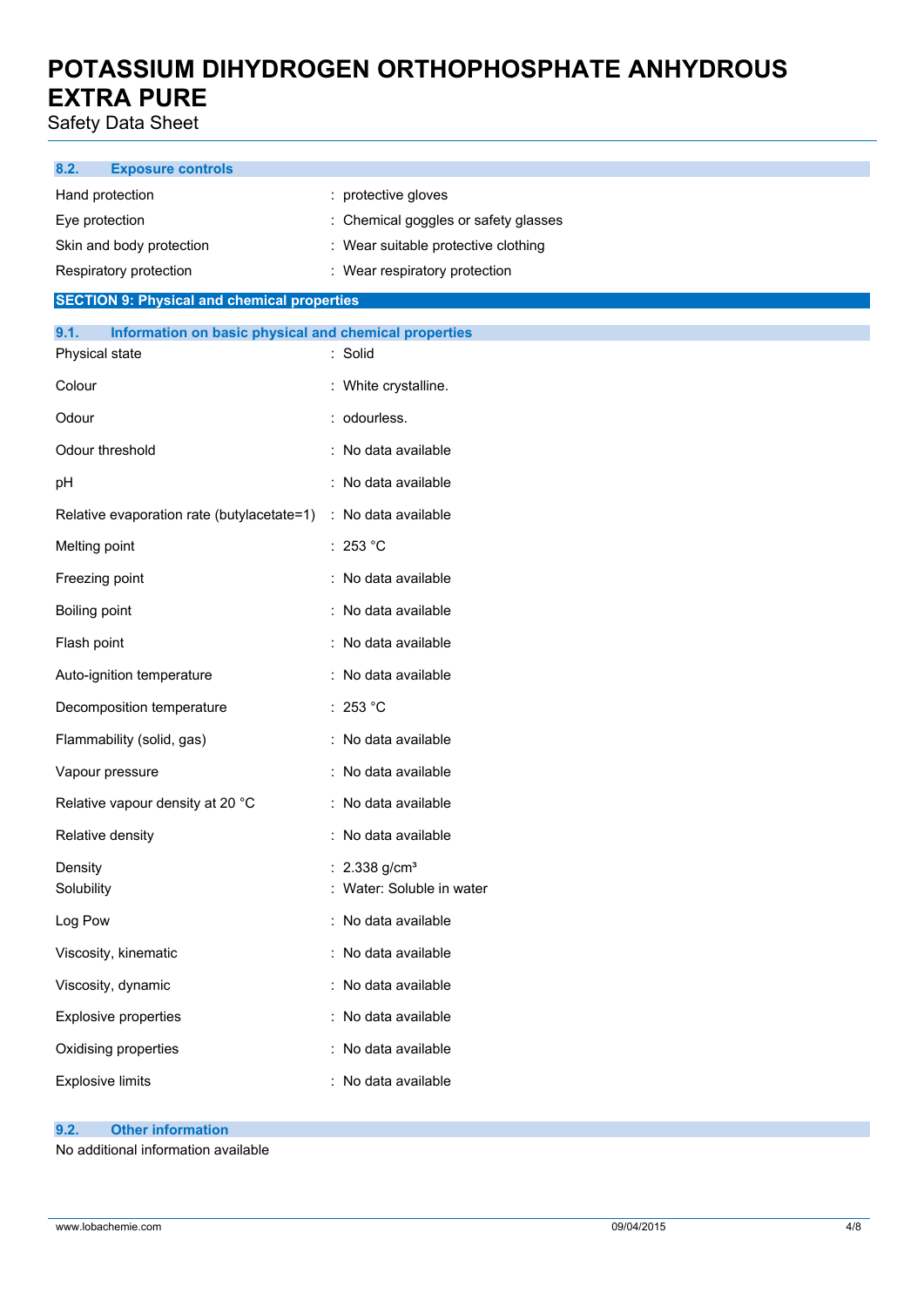statu Data Oh

| Safety Data Sheet                                  |                  |  |
|----------------------------------------------------|------------------|--|
| <b>SECTION 10: Stability and reactivity</b>        |                  |  |
| 10.1.<br><b>Reactivity</b>                         |                  |  |
| No additional information available                |                  |  |
| 10.2.<br><b>Chemical stability</b>                 |                  |  |
| Stable under normal conditions.                    |                  |  |
| 10.3.<br><b>Possibility of hazardous reactions</b> |                  |  |
| No additional information available                |                  |  |
| <b>Conditions to avoid</b><br>10.4.                |                  |  |
| Direct sunlight. Air contact. Moisture.            |                  |  |
| 10.5.<br><b>Incompatible materials</b>             |                  |  |
| No additional information available                |                  |  |
| 10.6.<br><b>Hazardous decomposition products</b>   |                  |  |
| No additional information available                |                  |  |
| <b>SECTION 11: Toxicological information</b>       |                  |  |
| 11.1.<br>Information on toxicological effects      |                  |  |
| Acute toxicity                                     | : Not classified |  |
|                                                    |                  |  |
| Skin corrosion/irritation                          | Not classified   |  |
| Serious eye damage/irritation                      | Not classified   |  |
| Respiratory or skin sensitisation                  | Not classified   |  |
| Germ cell mutagenicity                             | Not classified   |  |
| Carcinogenicity                                    | Not classified   |  |
| Reproductive toxicity                              | : Not classified |  |
| Specific target organ toxicity (single             | : Not classified |  |
| exposure)                                          |                  |  |
| Specific target organ toxicity (repeated           | : Not classified |  |
| exposure)                                          |                  |  |
| Aspiration hazard                                  | : Not classified |  |
|                                                    |                  |  |

### **SECTION 12: Ecological information**

### **12.1. Toxicity**

No additional information available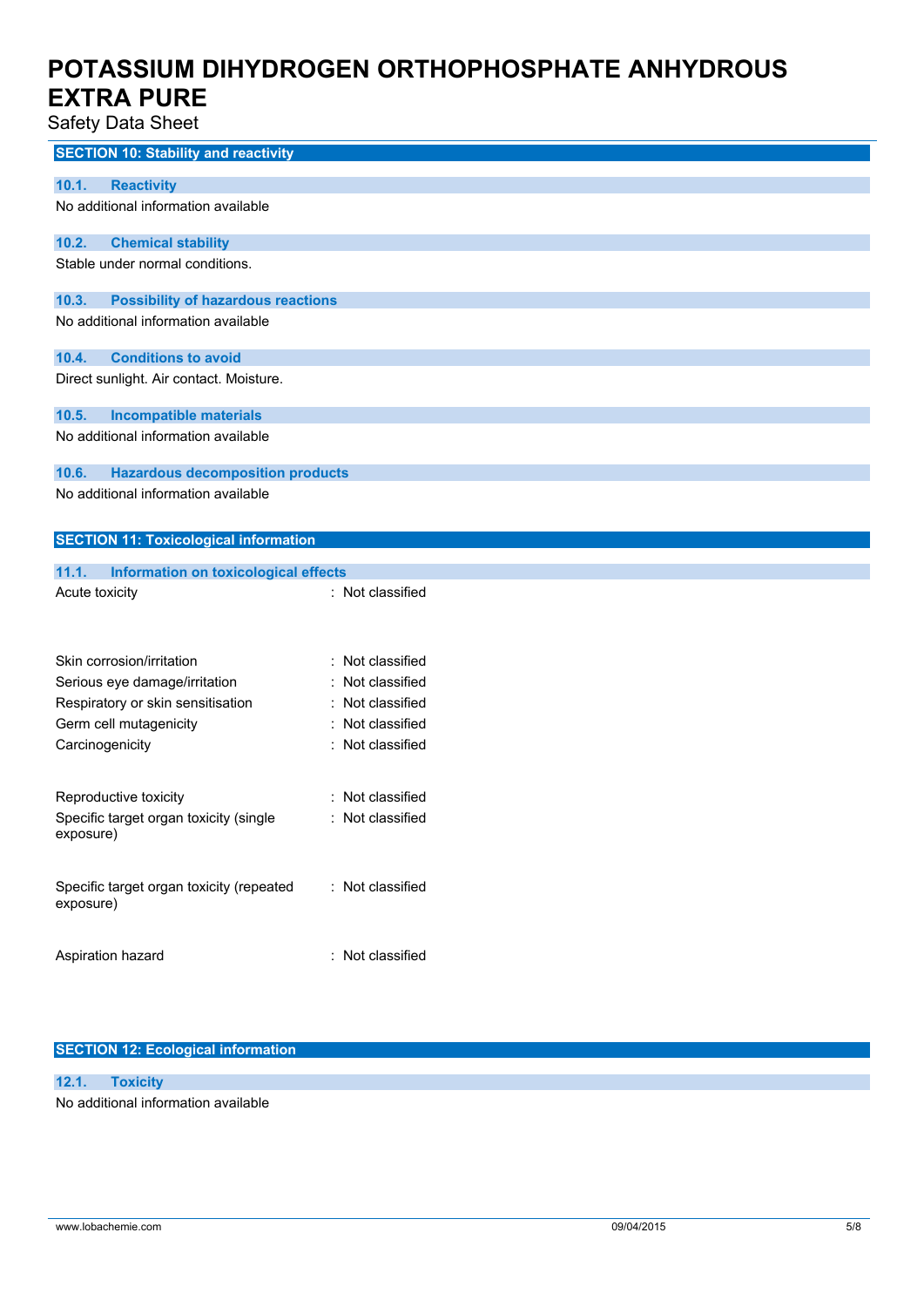Safety Data Sheet

| 12.2.<br><b>Persistence and degradability</b>      |                  |
|----------------------------------------------------|------------------|
| No additional information available                |                  |
|                                                    |                  |
|                                                    |                  |
| 12.3.<br><b>Bioaccumulative potential</b>          |                  |
| No additional information available                |                  |
|                                                    |                  |
| 12.4.<br><b>Mobility in soil</b>                   |                  |
| No additional information available                |                  |
|                                                    |                  |
|                                                    |                  |
| <b>Results of PBT and vPvB assessment</b><br>12.5. |                  |
| No additional information available                |                  |
|                                                    |                  |
|                                                    |                  |
| 12.6.<br><b>Other adverse effects</b>              |                  |
|                                                    |                  |
| No additional information available                |                  |
| <b>SECTION 13: Disposal considerations</b>         |                  |
| 13.1.<br><b>Waste treatment methods</b>            |                  |
| No additional information available                |                  |
|                                                    |                  |
| <b>SECTION 14: Transport information</b>           |                  |
| In accordance with ADR / RID / IMDG / IATA / ADN   |                  |
|                                                    |                  |
|                                                    |                  |
| 14.1.<br><b>UN number</b>                          |                  |
| UN-No. (ADR)                                       | : Not applicable |
| UN-No. (IMDG)                                      | : Not applicable |
| UN-No.(IATA)                                       | Not applicable   |
| UN-No.(ADN)                                        | Not applicable   |
| UN-No. (RID)                                       | : Not applicable |
|                                                    |                  |
| 14.2.<br><b>UN proper shipping name</b>            |                  |
| Proper Shipping Name (ADR)                         | : Not applicable |
| Proper Shipping Name (IMDG)                        | : Not applicable |
| Proper Shipping Name (IATA)                        | Not applicable   |
|                                                    |                  |
| Proper Shipping Name (ADN)                         | : Not applicable |
| Proper Shipping Name (RID)                         | : Not applicable |
| 14.3.<br><b>Transport hazard class(es)</b>         |                  |
| <b>ADR</b>                                         |                  |
|                                                    |                  |
| Transport hazard class(es) (ADR)                   | : Not applicable |
|                                                    |                  |
| <b>IMDG</b>                                        |                  |
| Transport hazard class(es) (IMDG)                  | : Not applicable |
|                                                    |                  |
| <b>IATA</b>                                        |                  |
| Transport hazard class(es) (IATA)                  | : Not applicable |
|                                                    |                  |
| <b>ADN</b>                                         |                  |
| Transport hazard class(es) (ADN)                   | : Not applicable |
|                                                    |                  |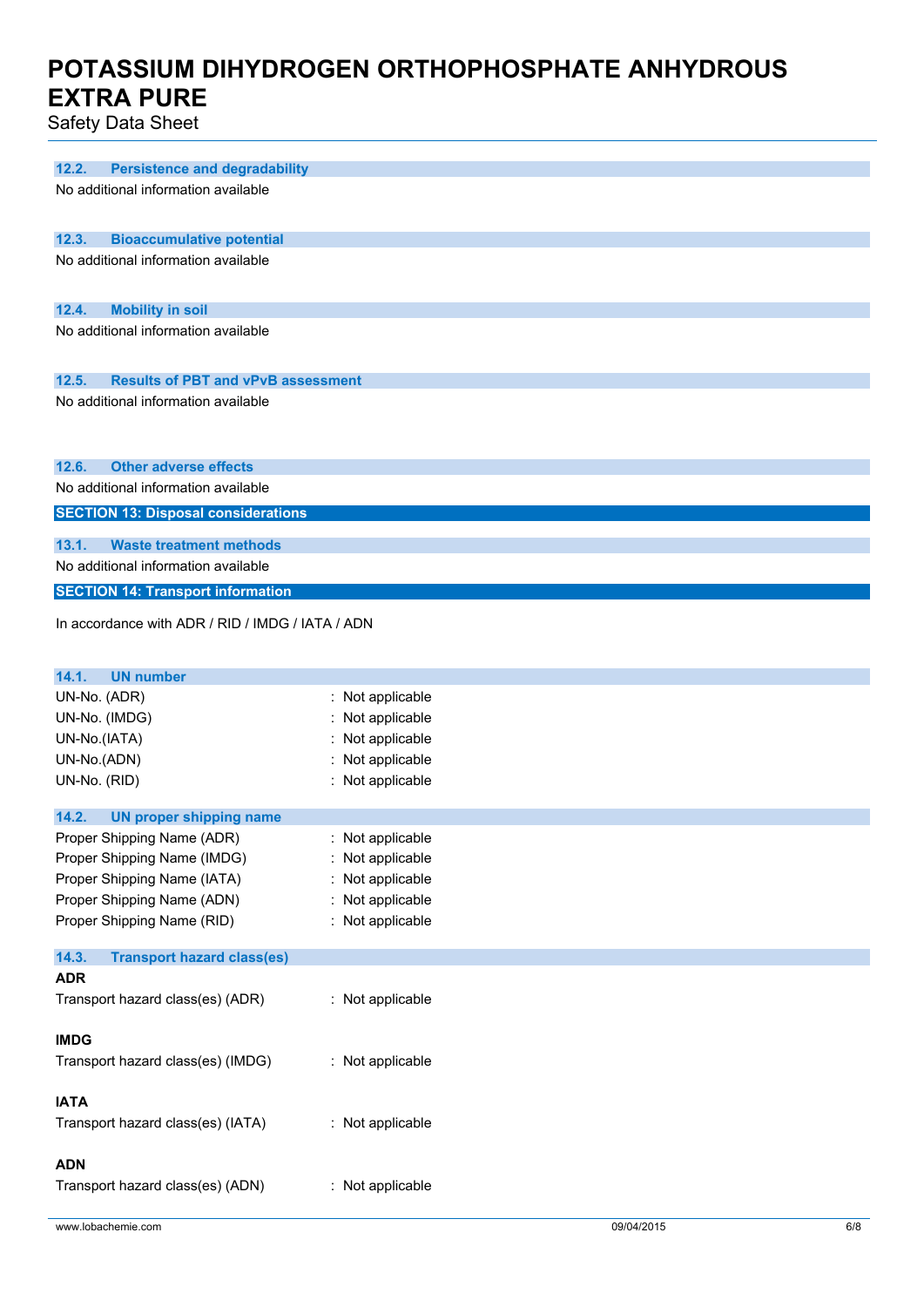Safety Data Sheet

#### **RID**

| Transport hazard class(es) (RID)      | : Not applicable                         |
|---------------------------------------|------------------------------------------|
| 14.4.<br><b>Packing group</b>         |                                          |
| Packing group (ADR)                   | : Not applicable                         |
| Packing group (IMDG)                  | : Not applicable                         |
| Packing group (IATA)                  | : Not applicable                         |
| Packing group (ADN)                   | : Not applicable                         |
| Packing group (RID)                   | $:$ Not applicable                       |
| <b>Environmental hazards</b><br>14.5. |                                          |
| Dangerous for the environment         | : No                                     |
| Marine pollutant                      | : No                                     |
| Other information                     | : No supplementary information available |

#### **14.6. Special precautions for user**

#### **- Overland transport**

No data available

### **- Transport by sea**

No data available

### **- Air transport**

No data available

**- Inland waterway transport**

No data available

#### **- Rail transport**

No data available

#### **14.7. Transport in bulk according to Annex II of MARPOL 73/78 and the IBC Code**

Not applicable

**SECTION 15: Regulatory information**

**15.1. Safety, health and environmental regulations/legislation specific for the substance or mixture**

#### **15.1.1. EU-Regulations**

#### No REACH Annex XVII restrictions

POTASSIUM DIHYDROGEN ORTHOPHOSPHATE ANHYDROUS EXTRA PURE is not on the REACH Candidate List POTASSIUM DIHYDROGEN ORTHOPHOSPHATE ANHYDROUS EXTRA PURE is not on the REACH Annex XIV List

#### **15.1.2. National regulations**

#### **Germany**

www.lobachemie.com 09/04/2015 7/8